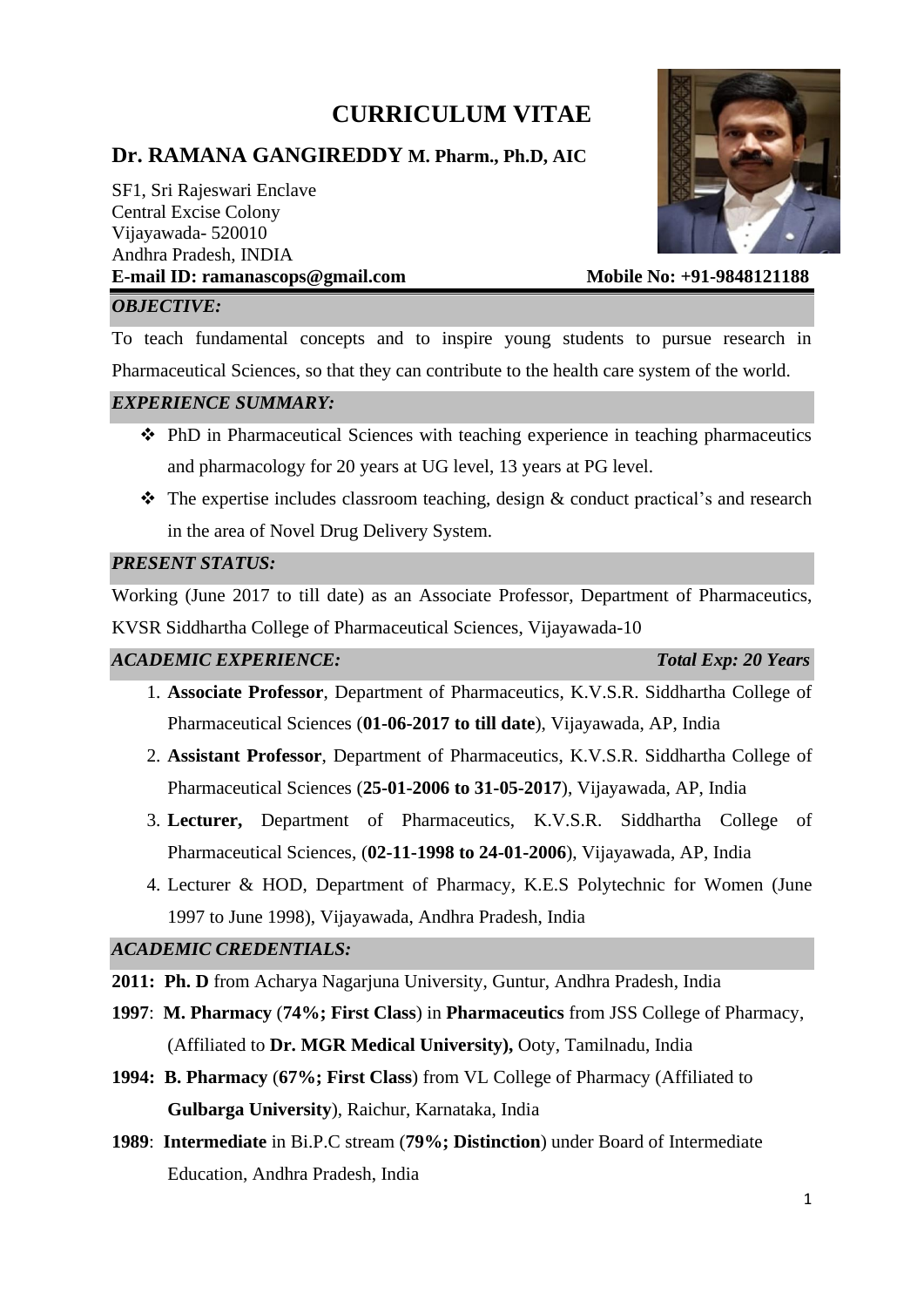# *RESEARCH EXPERIENCE*

1. The research so far carried out had driven me to publish & present several scientific articles in reputed National and International journals & conferences. And also serving as editorial member and reviewer for various reputed scientific journals.

# 2. **Patent Applied**:

• One Indian patent was applied in 2011. Application number 3934/CHE /2011 and it was Published in gazette in 2013.

# 3. *AREA OF INTEREST*:

- Development and Evaluation of Controlled Drug Delivery Systems
- Enhancement of Solubility and Dissolution rate of BCS Class II Drugs
- Pharmacological Screening of Herbal Formulations
- 4. Guided 40 PG students for their research projects.
- 5. One candidate pursuing Ph.D under my Supervision in JNTUH, Hyderabad

# *AWARDS RECEIVED:*

- 1. Received "**Bharat Shiksha Ratan Award**'' from global society for health and educational growth, New Delhi in 2016.
- 2. Received "**Vidhya Shiromani Award**'' from Score More Foundations, Vijayawada, AP in 2016

# *PROFESSIONAL RECOGNITIONS:*

- 1. Appointed as **Socially Aware Nominee**, Nominated by CPCSEA, Animal Welfare Division, Ministry of Environment, Forest and Climate Change, Govt. of India, New Delhi, February 2018.
- 2. Theory & Practical Examiner and Question paper setter of undergraduate and postgraduate examinations conducted by Andhra University, Visakhapatnam; Kakatiya University, Warangal; Sri Padmavathi Mahila University, Tirupathi; Osmania University, Hyderabad; JNTUK, Kakinada; JNTUH, Hyderabad; JSS University, Mysuru.
- 3. Participated in the "Survey of extent of problems of spurious and not of Standard quality drugs in the country organized by Institute of Biologicals, Govt. of India, February 2015.
- 4. Appointed in the panel of "Experts committee of ANU-TOCIC" by TOCIC Coordinator, Acharya Nagarjuna University, 2014.
- 5. Elected an **Associate of the Institution of Chemists** (India)- **AIC** on 20<sup>th</sup> February 2003, Kolkata, India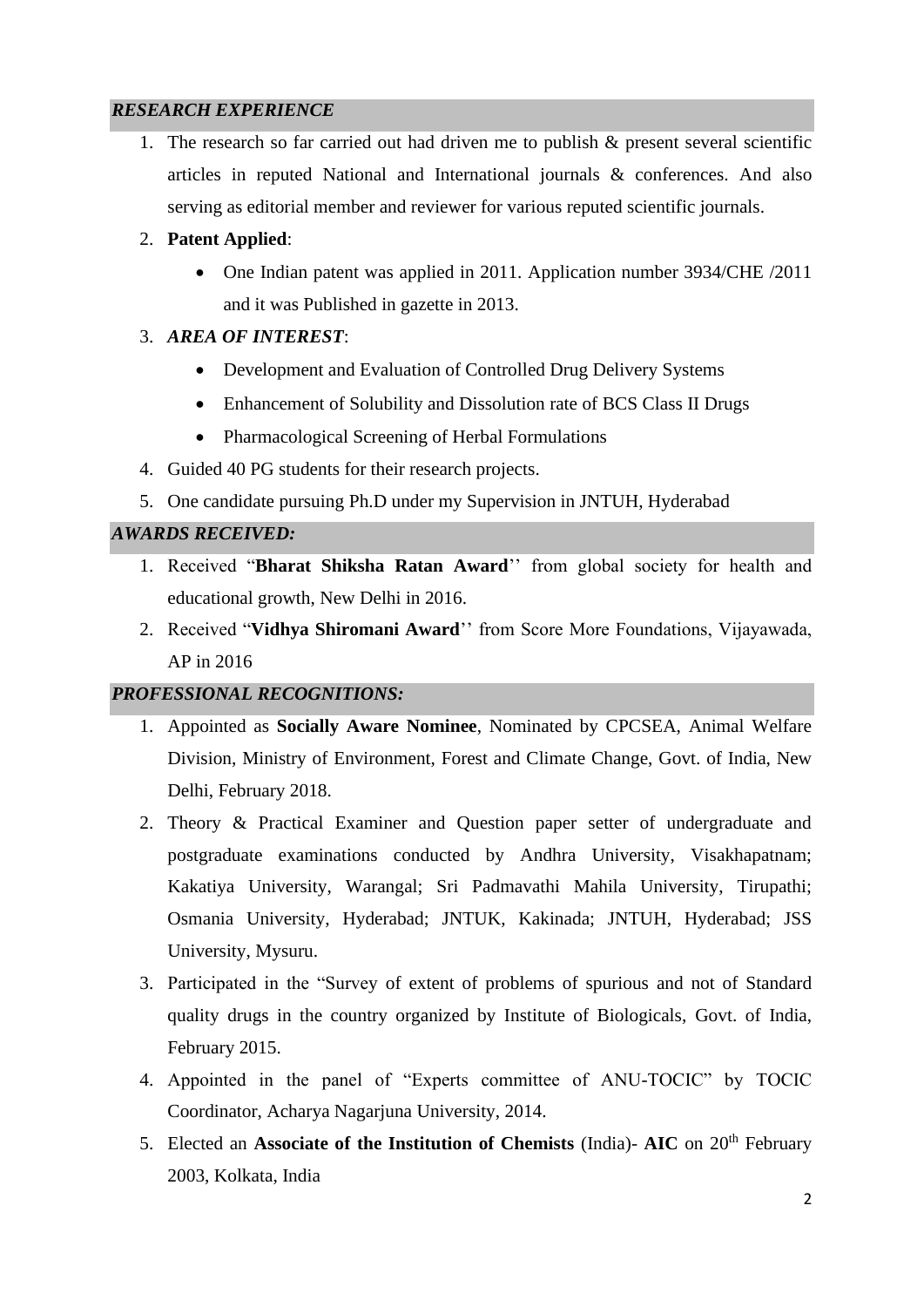#### **Editorial Member in Indexed Journals:**

1. **Journal of Chemical and Pharmaceutical Sciences** (Editorial Member)

#### **Reviewer for Indexed Journals:**

- 1. Indian Journal of Experimental Biology
- 2. Current Trends in Biotechnology and Pharmacy

#### *BOOKS PUBLISHED:*

1. Book chapter entitled "**Design and Evaluation of bilayer tablets of Pioglitazone and Metformin-** *Benefits of biphasic drug release*" published by LAP LAMBERT Academic Publishing, Germany 2012; ISBN: 978-3-659-23809-3.

#### *RESOURCE PERSON* **(Guest/ invited lectures Delivered)**

- 1. International Conference on New Insights of Pharmacoepidemiology and Pharmacoeconomics sponsored by SERB, University of Maryland-Eastern Shore and ISPOR-ANU Student Chapter; Organized by Department of Pharmacy Practice, Chalapathi Institute of Pharmaceutical Sciences, Guntur held on  $17<sup>th</sup>$  &  $18<sup>th</sup>$  February 2017. (Acted as Co-Chairman).
- 2. Delivered a lecture on "the role of pharmacist in prevention and management of Diabetes'', as a part of National Pharmacy week celebrations held at Aditya College of Pharmacy, Surampally, Kakinada, Nov 2016.
- 3. Delivered a talk on "Nanoparticles as a drug carrier for the treatment of Cancer", as a part of National Pharmacy week celebrations held at Aditya College of Pharmacy, surampally, Kakinada, Nov 2015.
- 4. Delivered a Lecture on "Drugs causing teratogenicity' in PCI sponsored "Two day orientation programme for pharmacy Practice and pharmacy teachers" held at KVSR SCOPS, Vijayawada during 26<sup>th</sup>-27<sup>th</sup> June 2014.
- 5. Delivered a lecture on Responsible use of medicines: The role of pharmacist, as a part of National Pharmacy week celebrations held at Aditya College of Pharmacy, surampally, Kakinada, Nov 2014.
- 6. Acted as Adjudicator at "PHARMA LIBITUM- 2014: organized by CIPS Alumni Association, Chalapati College of Pharmacy, Guntur on 9<sup>th</sup> August 2014.
- 7. Delivered a lecture on "Diabetes mellitus and its complications" at KVSR SCOPS as a part of PCI sponsored Staff Development Programme, Dec 2013.
- 8. Acted as Evaluator at "PHARMA LIBITUM- 2013" Organized by CIPS Alumni Association, Chalapati College of Pharmacy, Guntur on 30<sup>th</sup> March 2013.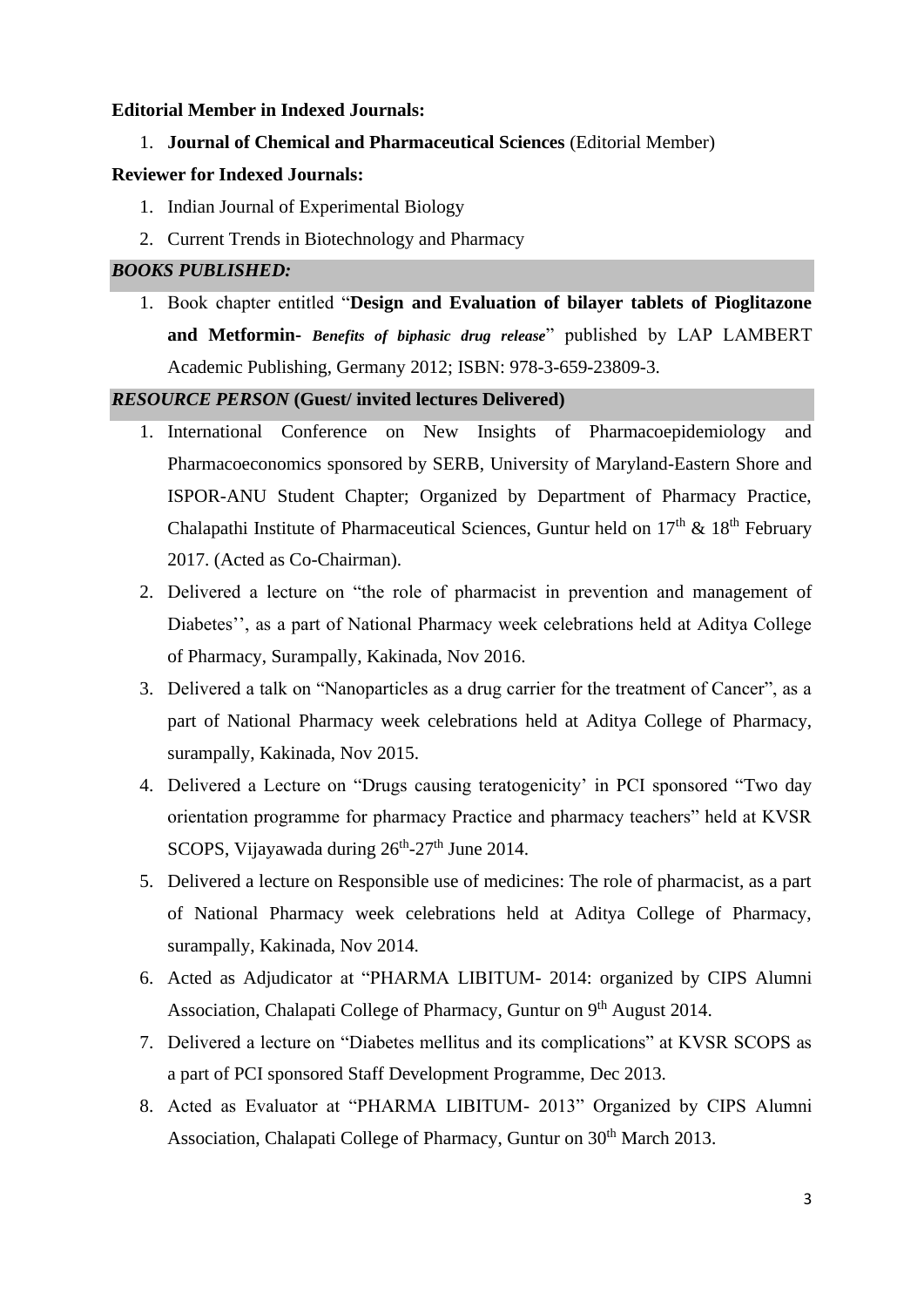- 9. Acted as Chairperson, Scientific Session in the "Awareness Programme on Pharm. D" held at Vikas Institute of Pharmaceutical Sciences, Rajahmundry on 12<sup>th</sup> August 2012.
- 10. Delivered a guest lecture on "Hypertension and its treatment" at Nova College of Pharmacy, Vijayawada, February 2011.
- 11. Delivered a Guest Lecture on "Usage of drugs in pregnancy" on 1st July 2000 as a part of Pharmacy Council of India (PCI) Sponsored Zonal Workshop for Working Pharmacists at KVSR SCOPS, Vijayawada.

#### *PROFESSIONAL MEMBERSHIPS*

1. Life member **Association of Biotechnology and Pharmacy** since June 2006.

#### *PUBLICATIONS*

- 1. Ramana Gangireddy, Apoorva Kolagani, Naga Manasa Ganapaneni, Venkata Sai Sowjanya Bochu, Sanjana Jonnalagadda. Design and Evaluation of Sustained Release Bilayer Matrix Tablets of Propranolol Hydrochloride. Journal of Chemistry and Pharmaceutical Sciences 2019; 12(2): 58-64.
- 2. **Ramana G**\*, Naik CS, Dedeepya G, Bhargavi CH. Enhancement of solubility and dissolution rate of poorly soluble drug Natiglinide by liquisolid technique. World Journal of Pharmaceutical Research 2018; 7(5): 891-906.
- 3. **Ramana G**\*, Venkatesh M, Nandini A,Deepthi D and Poojitha CH. Design and Evaluation of oral controlled release matrix tablets of Amroxol hydrochloride by using almond gum as retarding polymer. International Journal of Pharmacy and Biological Sciences 2018; 8(1): 180-191.
- 4. Baby Sravani Guduru\*, Indira Kilari and **Ramana Gangireddy.** Influence of electrolytes on the release of Tramadol hydrochloride from controlled release matrix tablets. Journal of Chemical and Pharmaceutical Sciences 2015; 8(4): 712-718.
- 5. **Ramana G\*** and Indira Kilari. Formulation and evaluation of Naproxen sodium pulsatile tablets for chrono modulated drug delivery. American Journal of PharmTech and Research 2015; 5(5): 507-521.
- 6. **Ramana G\*** and Bhanuprasad S. Controlled release floating matrix tablets for Clopidogrel based on gas generating system: development, optimization and *in-vitro* evaluation. American Journal of PharmTech and Research 2014; 4(6): 418-521.
- 7. **Ramana G\***, Anuradha B and Bhanuprasad S. Design and Evaluation of diffusion controlled release matrix tablets of Ropinirole hydrochloride. Indian Journal of Research in Pharmacy and Biotechnology 2014; 2(2): 1126-1130.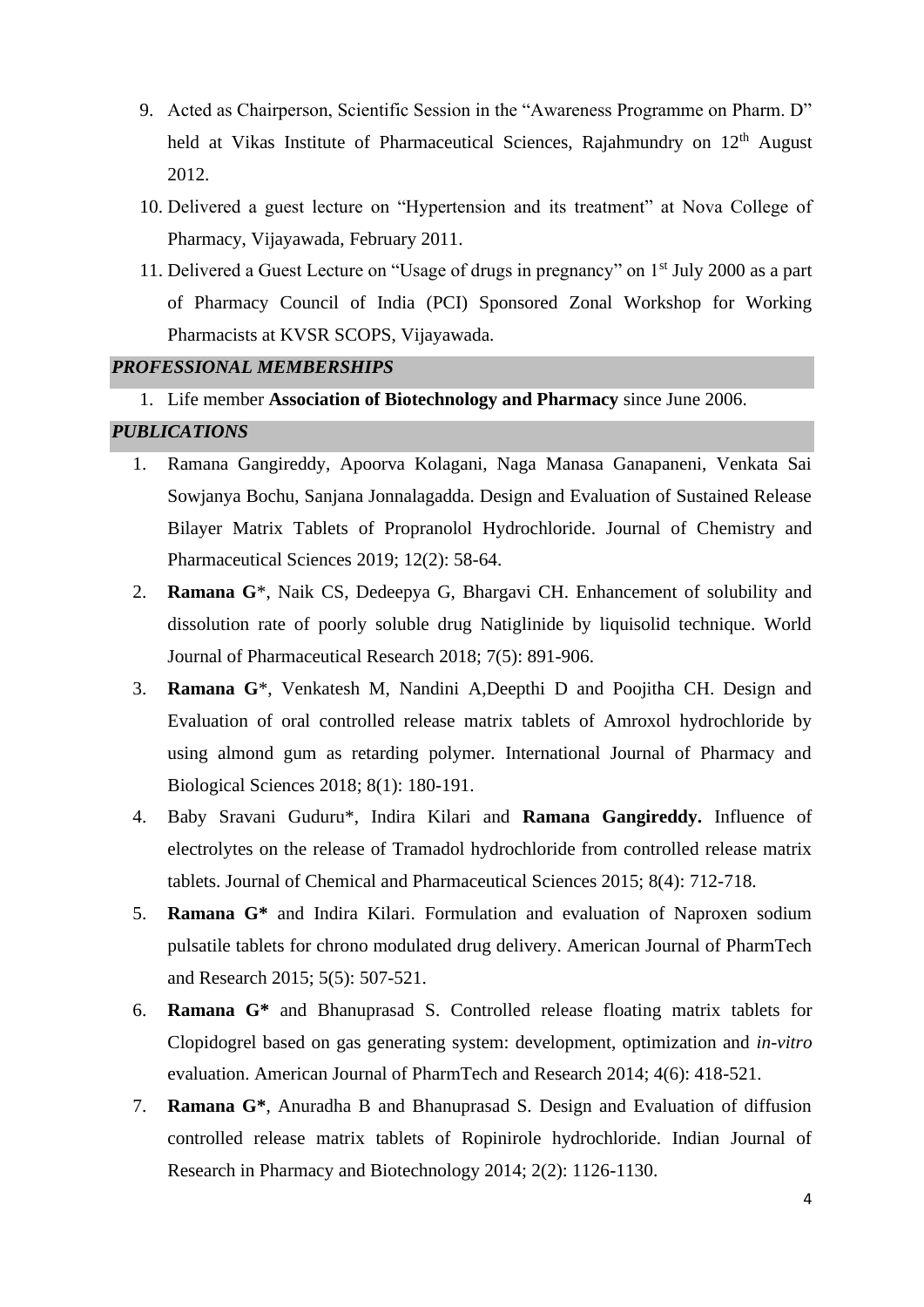- 8. **Ramana G\***, Sahithi G, Priyanka G and Naga sindhu V. Formulation and evaluation of bi-layered matrix tablets of Metformin and Pioglitazone for biphasic drug release. Research Journal of Pharmacy and Technology 2012; 5(10): 1283-1288.
- 9. **Ramana G\***, Sahithi G, Priyanka G and Naga sindhu V. Drug-induced weight gain: an overview. Pharmabuzz Sep-2012; 32-36.
- 10. **G. Ramana**, D. Jyothirmayee. Digpati Roy. Formulation and the Effect of Channeling Agents on the Release Pattern of Ambroxol Hydrochloride from HPMC K4M Matrix Tablets. Asian Journal of Pharmaceutical and Health sciences 2012; 2(4): 467-471.
- 11. **Ramana R Gangireddy**, Oguri.Sravanthi, Sahithi G, Priyanka G and Naga sindhu V. Formulation and evaluation of controlled released hydrophilic matrices of Ambroxol hydrochloride by melt granulation technique. American- Eurasian Journal of Scientific Research 2012; 7(4): 150-159.
- 12. **G. Ramana**, Ch. Shiva Reddy and Ch. V. Rao. Comparative and combined anti-ulcer studies of two plant extracts in various ulcer induced rats. International Journal of Green Pharmacy 2012; 6(2); 143-150.
- 13. **G. Ramana**, D. Karthik Reddy and O. Sravanthi. Design and Evaluation of Natural Gum Based Oral Controlled Release Matrix Tablets of Ambroxol Hydrochloride. Der Pharmacia Lettre 2012; 4(4): 1105-1114.
- 14. **G. Ramana**, Ch.Siva Reddy and Ch.V Rao. Comparative and combined studies on anti-diabetic, antioxidant and hypolipidemic effects of two plant extracts in STZ induced diabetic rats. Asian Journal of Traditional Medicine 2011; 6 (6): 231-241.
- 15. **G. Ramana**, Ch. Siva Reddy, Ch. V. Rao. *Invitro* and *Invivo* antioxidant activity of *Ficus racemosa* Linn fruit extract and *Aegle marmelos* root and leaf extracts. Journal of Pharmacy Research 2011; 4 (7): 2078-2081.
- 16. **G. Ramana**, Nagaraju P, Devala Rao G and Srinivasa Rao A. Design and evaluation of Diltiazem Hydrochloride matrix tablets by using gum olibanum. Der Pharmacia Lettre 2011; 3(2): 304-315.
- 17. Leela Manasa K, **Ramana G** and Digpati Roy. Formulation and Evaluation of Orodisintegrated tablets of Alfuzosin Hydrochloride using superdisintegrants. Journal of Applied Pharmaceutical Science 2011; 1(9): 161-165.
- 18. **G. Ramana** and Chaitanya A. Formulation and *In-vitro* characterisation of pectin microspheres of 5- Fluorouracil for colon targeting. Journal of Applied Pharmaceutical Science 2011; 1(8): 170-176.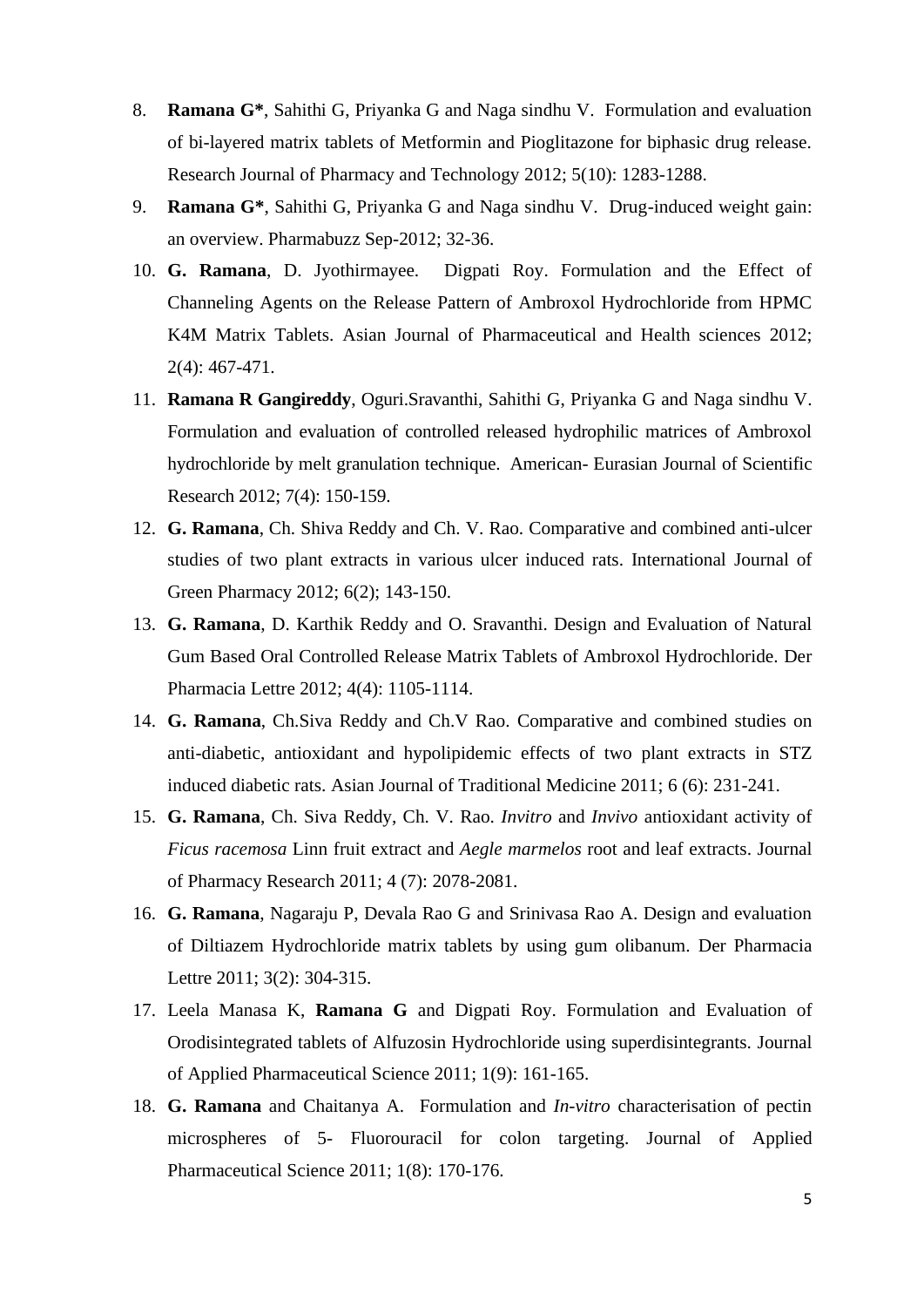- 19. Pathan, Karthik Reddy and **G. Ramana**. Formulation and release characteristics of bilayer matrix tablets of Pioglitazone as IR layer and Metformin Hcl as CR layer. Journal of Pharmacy Research 2011; 4(12): 4562-4565.
- 20. **G. Ramana** and D. Jyothirmayee. Controlled release of Nifedipine from matrix tablets of its solid dispersions in SSG and CCS. ANU Journal of Pharmacy Dec-2011; 38-49.
- 21. **G. Ramana** and D. Jyothirmayee. Sustained release of Nifedipine from matrix tablets of its solid dispersions employing superdisintegrants. International Research Journal of Pharmacy 2011; 2 (9): 166-169.
- 22. A. Bharathi, N. Kalyan Srinivas, **G. Ramana** and M. Veeranjaneyulu. Formulation and Invitro Evaluation of Diclofenac sodium sustained release matrix tablet using melt granulation technique. International Journal of Research in Pharmaceutical Biomedical Sciences 2011; 2(2): 788-808.
- 23. **Ramana G**, AnushaV, AnnapurnaV, Neelima G and Sirisha B. Design and *in - vitro* kinetic study of water soluble drug from carbomer matrix tablet prepared by wet granulation. Journal of Chemical and Pharmaceutical Sciences 2011; 4(2); 51-54.
- 24. **G. Ramana**, Sushma M. Design and Evaluation of bilayer matrix tablets of Ambroxol hydrochloride. Journal of Pharmaceutical Technology & Research 2010; 2(2): 10-15.
- 25. **G. Ramana**, P. Sushma, Y. Arun. Formulation and Evaluation of SR Bilayer Tablets of Ambroxol Hydrochloride. International Journal of Initiative Pharmaceutical Research 2010; 1(2): 61-65.
- 26. E. Venu Madhav, T. Neeha, P. Bhargavi, **G. Ramana**, G. Devalarao. New Spectrophotometric Methods for the Determination of Amisulpride in Pharmaceutical Dosage Forms. Oriental Journal of Chemistry 2010; 26(3): 1175- 1178.
- 27. **G. Ramana**, S. Vidhyadhara. Design and Evaluation of Diltiazem Hydrochloride Controlled Release Matrix Tablets with Binary Polymeric System. Journal of Pharmaceutical Technology & Research. 2010; 2(1): 93-96.
- 28. M. Naga Janaki, V. Sri Ramya, **G. Ramana**. Nootropics: Memory Enhancers. Pharma Buzz. 2011; 6(7): 30-34.
- 29. **G.Ramana** and V.Bharat Kumar. Drug Delivery through Microchips. Pharma Bioworld Nov-2006; 82-84.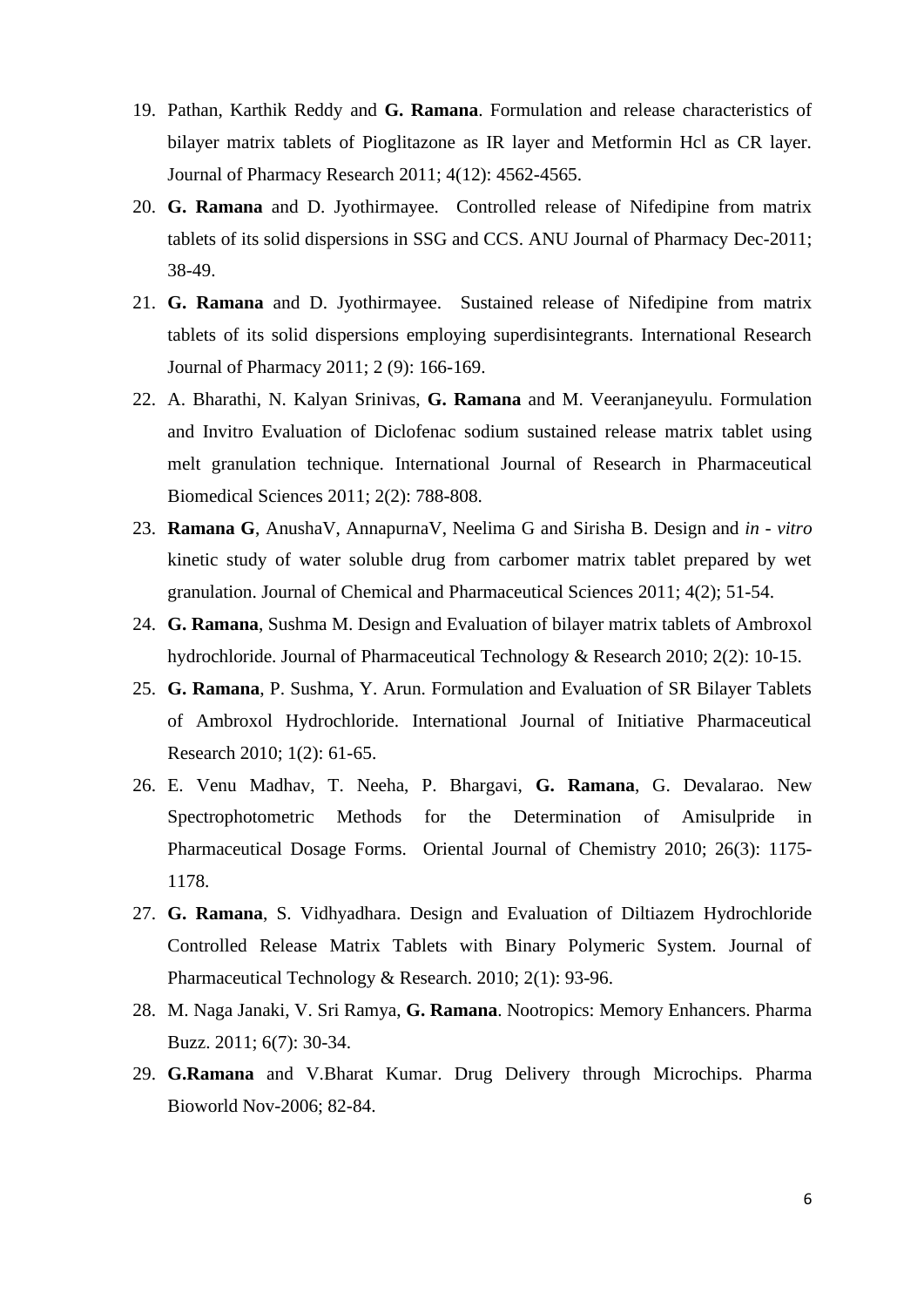- 30. **G. Ramana** and K .V .R. N. S. Ramesh. Design and Evaluation of Controlled Release Oral Formulations of Ambroxol Hydrochloride. The Indian Pharmacist. 2005; 42: 71-74.
- 31. Sateesh Chowdary, **G.Ramana**, Narendra.A, Srinivas Babu.P. Picks Disease: A Neuro degenerative Disorder. The Antiseptic Supplement Oct-2005; 597-599.
- 32. G. Devalarao and **G.Ramana**. Cox-2 Inhibitors- A Novel Class of NSAIDS. Pharma Bioworld Sep-Oct-2004; 67-69.
- 33. **G. Ramana**, Devala Rao .G, Krishnam Raju A.V, Vikram .B Transgenic Animals: Humanised animals in experimental pharmacology. The Antiseptic. 2004; 101: 398- 402.
- 34. **G. Ramana** and K V R N S Ramesh .Solubility of Pharmaceutical Solids. Pharma Bioworld Sep-Oct-2004; 77-81.

### *PROJECTS GUIDED*

#### **M. Pharmacy:**

| S.             | Year      | of<br><b>Name</b><br>the | <b>Project title</b>                                                                                                                                                        |
|----------------|-----------|--------------------------|-----------------------------------------------------------------------------------------------------------------------------------------------------------------------------|
| N <sub>0</sub> |           | Candidate                |                                                                                                                                                                             |
| $\mathbf{1}$   | 2004-2006 | P. Nagaraju              | Design and Evaluation of the binary polymeric<br>systems for controlled release of Diltiazem<br>hydrochloride matrix tablets                                                |
| $\overline{2}$ | 2005-2007 | D.Jyothirmai             | Enhancement of solubility of poorly soluble drug<br>Nifedipine by using hydrophilic carriers and their<br>formulation into oral controlled release matrix<br>tablets        |
| 3              | 2005-2007 | Y. Rajesh Kumar          | $\sigma f$<br>binders<br>different<br>Comparison<br>on<br>Acetaminophen granule and tablet characteristics<br>prepared by wet granulation using two different<br>processes. |
| $\overline{4}$ | 2006-2008 | Ramya Gayathri           | Formulation & Evaluation of Dansetran orally<br>disintegrating tablets                                                                                                      |
| 5              | 2006-2008 | K. Pallavi               | Design, development & in-vitro evaluation of<br>Carisoprodol tablets $\&$ its process optimization                                                                          |
| 6              | 2006-2008 | Y. Surendra              | Formulation & Evaluation of Trihexy phenidyl<br>HCl modified release capsules                                                                                               |
| $\overline{7}$ | 2007-2009 | Anuradha .B              | Design and Evaluation of diffusion controlled<br>extended release Ropinirole hydrochloride matrix<br>tablets                                                                |
| 8              | 2007-2009 | M. Saidi reddy           | Effect of super disintegrants on pantoprazole<br>sodium enteric coated tablets                                                                                              |
| 9              | 2007-2009 | L. Vamsi krishna         | on preparation, characterization and<br>Studies<br>evaluation of novel formulations of Topotecon                                                                            |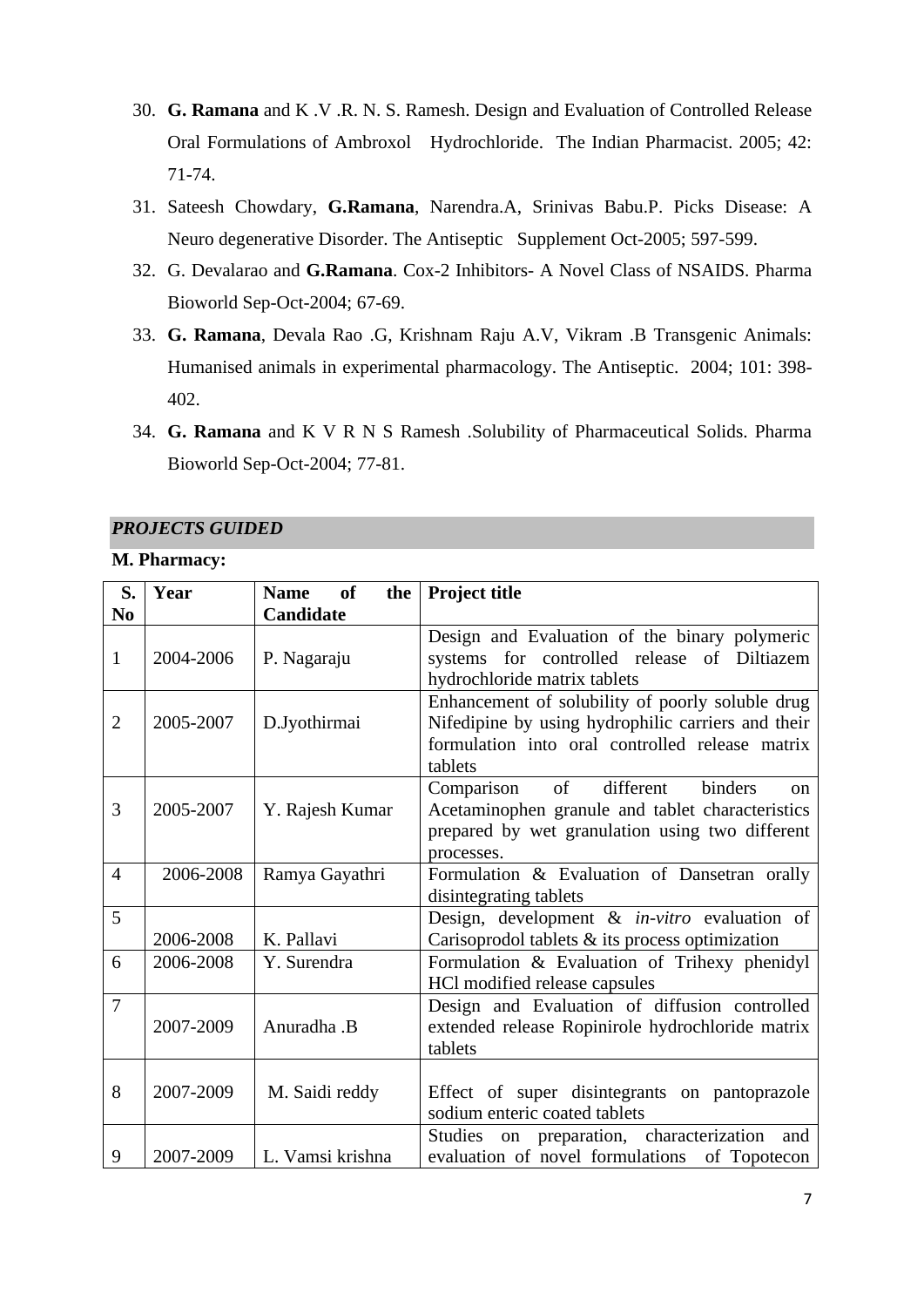|    |           |                            | hydrochloride                                                                                                                                                                                                           |
|----|-----------|----------------------------|-------------------------------------------------------------------------------------------------------------------------------------------------------------------------------------------------------------------------|
| 10 | 2008-2010 | Krishnachaitanya           | Formulation & in-vitro evaluation of pectin based,<br>ethyl cellulose coated 5-flouro uracil microspheres<br>for colonic drug delivery                                                                                  |
| 11 | 2008-2010 | L. Sravani                 | Development of mouth dissolving films (MDFS)<br>of Sumatriptan Succinate and Salbutamol Sulphate<br>for better therapeutic efficacy                                                                                     |
| 12 | 2008-2010 | Sushma                     | Formulation and Evaluation of bilayer matrix<br>tablets of Ambroxol hydrochloride                                                                                                                                       |
| 13 | 2009-2011 | K. Leela Manasa            | Formulation and Evaluation of Oro-dispersible<br>tablets of Alfuzosion hydrochloride                                                                                                                                    |
| 14 | 2009-2011 | M. Karthik reddy           | Design and Evaluation of oral controlled release<br>matrix tablets of Ambroxol hydrochloride by using<br>natural gums                                                                                                   |
| 15 | 2009-2011 | Mehaboob<br>Khan<br>Pathan | Formulation and release characteristic of a bilayer<br>Pioglitazone<br>tablet<br>containing<br>matrix<br>hydrochloride as immediate release components<br>and Metformin hydrochloride as sustained release<br>component |
| 16 | 2010-2012 | Prathyusha B               | Colon specific drug delivery of naproxen using pH<br>sensitive polymers                                                                                                                                                 |
| 17 | 2010-2012 | O. Sravanthi               | Design & Evaluation of controlled release matrix<br>tablets of Ambroxol hydrochloride<br>by<br>melt<br>granulation technique                                                                                            |
| 18 | 2010-2012 | K. REVATHI                 | Formulation & Evaluation of bilayer matrix tablets<br>of Telmisartanand Metoprolal Succinate<br>for<br>biphasic drug release                                                                                            |
| 19 | 2011-2013 | <b>B.</b> Murali           | Formulation & Evaluation of Gastro retentive drug<br>delivery of Alfuzosin hydrochloride extended<br>release tablets for benign prostatic hyperplasia.                                                                  |
| 20 | 2011-2013 | Kovvali Silpika            | Formulation<br>and Characterisation of<br>muco-<br>adhesive micro capsules of Gliclazide by ionic<br>gelation technique                                                                                                 |
| 21 | 2011-2013 | T. Bharat                  | Formulation & Evaluation of<br>bilayered matrix<br>tablets of Metoprolal Succinate                                                                                                                                      |
| 22 | 2011-2013 | <b>B.Venkatesh</b>         | Design and Evaluation of oral controlled release<br>matrix tablets of Ambroxol hydrochloride by using<br>natural gums.                                                                                                  |
| 23 | 2012-2014 | Chandra<br>Sekhar<br>Naik  | Enhancement of dissolution rate of poorly soluble<br>drug Nateglinide by complexation and liquisolid<br>technique                                                                                                       |
| 24 | 2012-2014 | <b>Bhanu Prasad</b>        | Formulation and Evaluation of gastro retentive<br>drug delivery system of Clopidogrel bisulphate                                                                                                                        |
| 25 | 2012-2014 | B. Rajani                  | Formulation<br>Evaluation<br>and<br>of<br>Chronopharmaceutical<br>delivery<br>drug<br>of<br>Theophylline for nocturnal asthma                                                                                           |
| 26 | 2012-2014 | Nagendra Babu              | Design and Evaluation of oral controlled release<br>matrix tablets of Metformin hydrochloride by<br>melt granulation technique                                                                                          |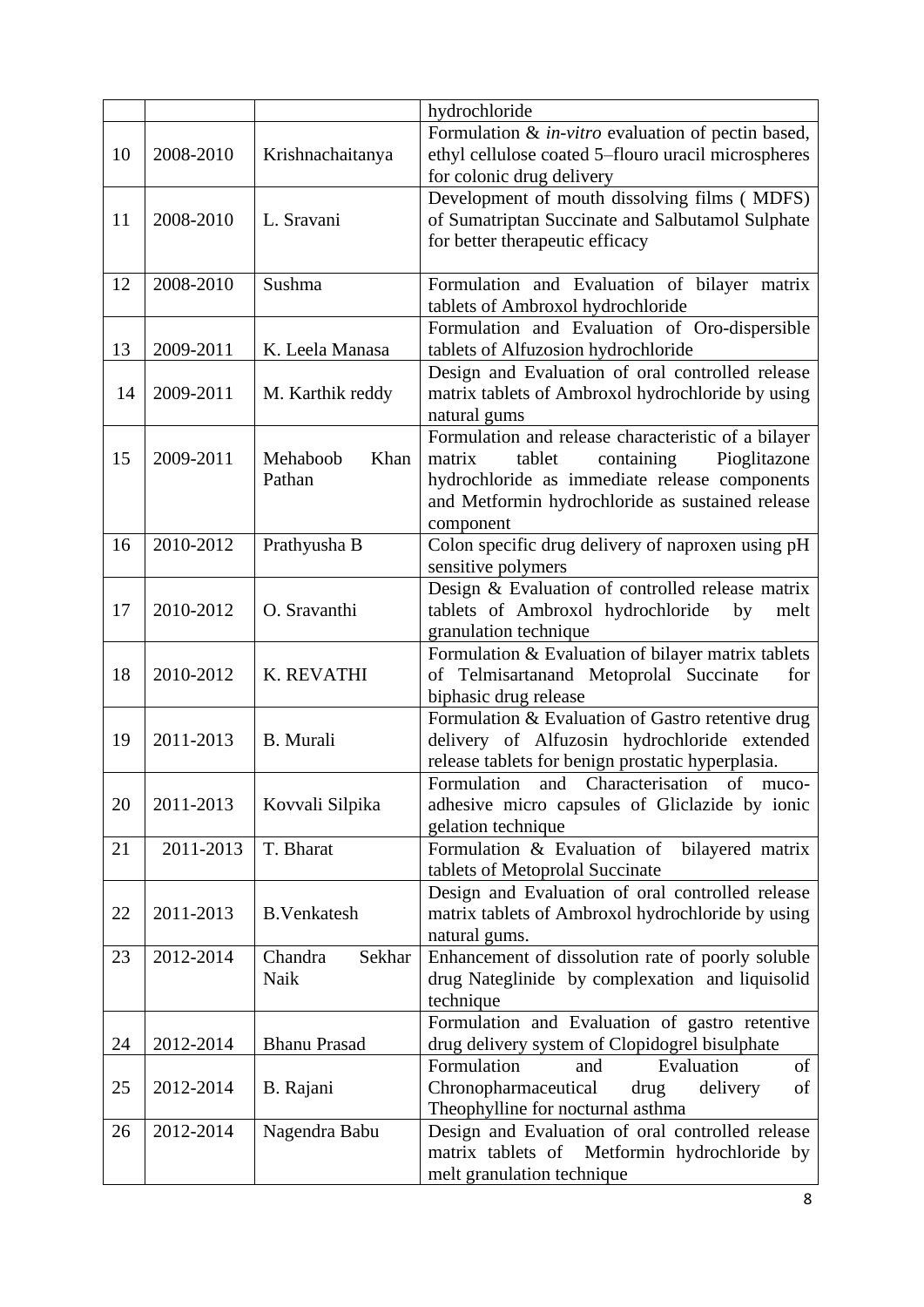| 27 | 2013-2015 | G. Sahiti           | Formulation and invitro, ex-vivo Charcterization<br>of Orlistat self emulsifying drug delivery system                                             |
|----|-----------|---------------------|---------------------------------------------------------------------------------------------------------------------------------------------------|
| 28 | 2013-2015 | <b>Baby Sravani</b> | Studies on influence of electrolytes on the design<br>of controlled release matrix tablets of Tramadol<br>hydrochloride                           |
| 29 | 2013-2015 | Indira              | Formulation & Evaluation of Naproxen sodium<br>pulsatile tablets for Chrono modulated drug<br>delivery                                            |
| 30 | 2013-2015 | <b>Bharat</b>       | Formulation and Evaluation of gastro retentive<br>floating tablets of Theophylline                                                                |
| 31 | 2014-2016 | K.Naveena           | Formulation and Evaluation of extended release<br>tablets of Venlafaxine hydrochloride                                                            |
| 32 | 2014-2016 | P.Phanindra Kumar   | Enhancement of the dissolution rate of Nifedipine<br>by using super disintegrants and their formulation<br>into controlled release matrix tablets |
| 33 | 2014-2016 | P.Raviteja          | Design and Evaluation of oral controlled release<br>matrix tablets of Propranolol hydrochloride --<br>influence of polymers                       |
| 34 | 2014-2016 | <b>B.N</b> Saranya  | Development and Investigation of Niosomal<br>In-situ gelling system for the treatment of<br>Glaucoma                                              |
| 35 | 2015-2017 | M. Deepika          | Enhancement of Solubility and dissolution<br>rate of Olmesartan using novel carriers<br>and<br>development of fast dissolving tablets             |
| 36 | 2015-2017 | J. Sanjana          | Formulation<br>and Evaluation of oral controlled<br>release bilayered matrix tablets of Propranolol<br>hydrochloride                              |
| 37 | 2015-2017 | O. Tephilla         | and Evaluation of oral controlled<br>Formulation<br>release matrix tablets of Metoprolol Tartrate                                                 |
| 38 | 2015-2017 | S. Jahnavi          | Formulation and Evaluation of Ramipril Pulsatile<br>tablets for Chrono modulated drug delivery                                                    |
| 39 | 2016-2018 | Chintala Bhargavi   | Design and Evaluation of Gastro Retentive Drug<br>delivery system of Ambroxol Hydrochloride                                                       |
| 40 | 2016-2018 | K. Sai Soundarya    | Enhancement of solubility of Tamoxifen using<br>Solid dispersion technique                                                                        |
| 41 | 2016-2018 | G. Dedeepya         | Formulation and Evaluation of oral Disintegrating<br>tablets of Flunarizine hydrochloride                                                         |

# **PARTICIPATION IN FDP/ Audit Courses/ QIP**

- 1. Attended One week QIP (Quality improvement program), sponsored by AICTE held at College of Pharmacy, New Delhi during November 2002.
- 2. Two weeks QIP (Quality improvement program), sponsored by AICTE held at Kakatiya University, Warangal, August 1999.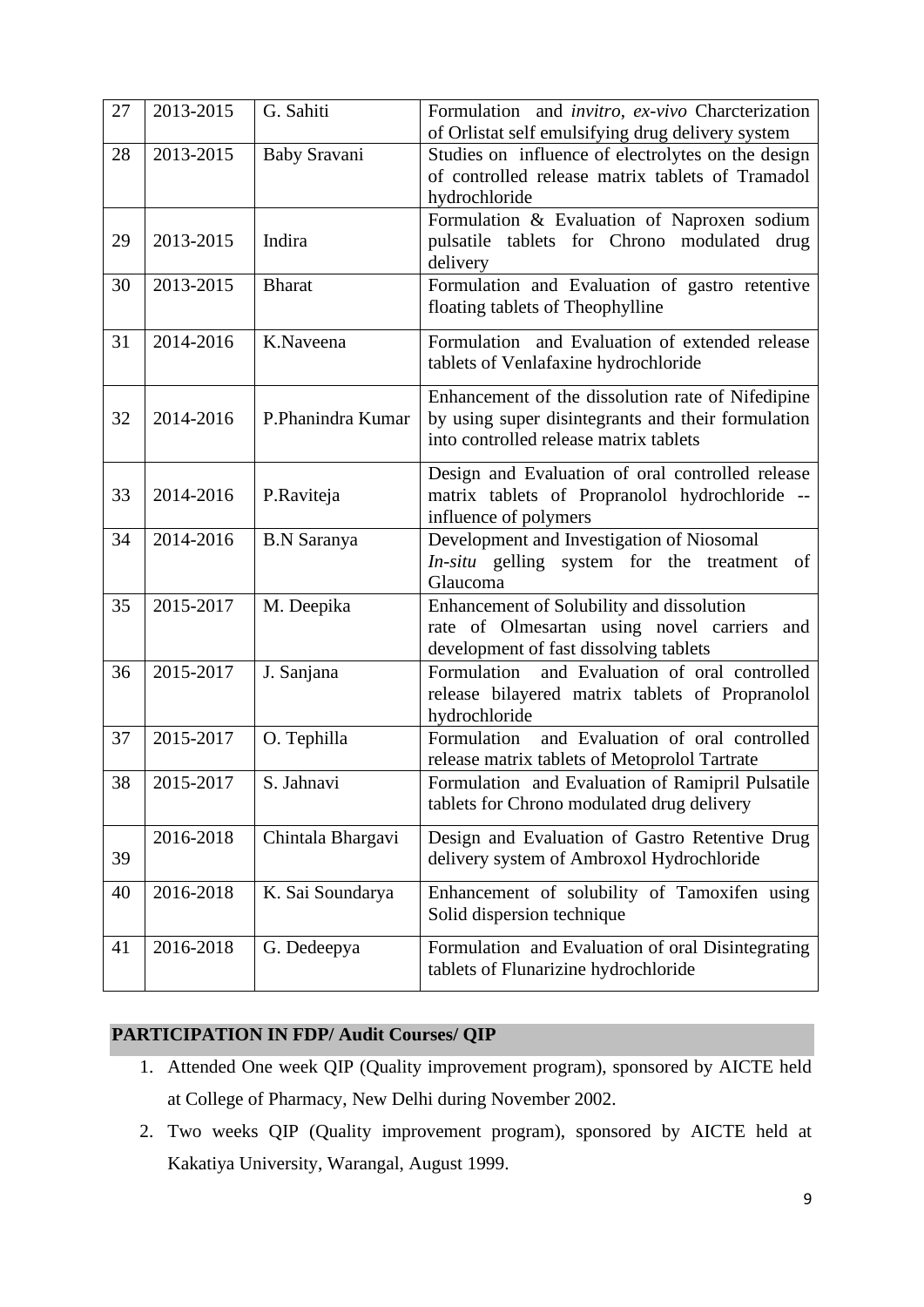#### **PARTICIPATION in Workshops/ Training Programmes**

- 1. One day workshop on "**Recent Trends in Transdermal and Per Oral Drug Delivery Systems**" on 23rd April 2018 in Association with Siddhartha Pharma Innovation and Incubation Center, Organized by Department of Pharmaceutics and Biotechnology, KVSR SCOPS, Vijayawada
- 2. The Two days **Training programme for Nominees of CPCSEA** organized by the Committee for the purpose of Control and supervision of Experiments on Animals (CPCSEA) conducted on  $6^{th}$  &  $7^{th}$  December 2017 organized by CPCSEA, Government of India, New Delhi.
- 3. **Workshop** on "**Mentorship**" conducted by Medical Education Unit, Dr. Pinnamaneni Siddhartha Institute of Medical Sciences & Research Foundation, Vijayawada held on 20<sup>th</sup> May 2017.
- 4. One day seminar and workshop on "**Microneedle Assisted Transdemal Drug Delivery Systems**" on 23rd July 2015 under DST-UKIERI sponsor project organized jointly by KVSR SCOPS, India and Loughborough University, UK.
- 5. India-Srilanka workshop on "**Transdermal Drug Delivery Systems- Regulatory Requirements in Asian Scenario**" on 4<sup>th</sup>-6<sup>th</sup> February 2013, held at KVSR SCOPS sponsored by DST, Government of India.
- 6. Two days workshop on "Role of Intellectual Property Rights in Pharmaceutical Industries" organized by KVSR Scops in association with India Institute of Patent and Trademark, Delhi on  $24<sup>th</sup>$  &  $25<sup>th</sup>$  October, 2013.

#### **PRESENTATIONS IN CONFERENCES**

- 1. Oral presentation on the topic " **Formulation and Evaluation of controlled release hydrophilic matrices of Ambroxol HCl by melt granulation**" in the AICTE sponsored national seminar on **Pharmaceutical Granulation: Fundamentals and Frontiers- A QbD perspective** held at Chalapathi Institute of Pharmaceutical Sciences, Guntur on 29<sup>th</sup> November, 2017.
- 2. Attended and presented Research Paper entitled "Design and Evaluation of controlled release oral formulations of Ambroxol hydrochloride" at International Convention of APTI, Visakhapatnam during  $1<sup>st</sup>$  &  $2<sup>nd</sup>$  October 2004.

### **PARTICIPATION IN SEMINARS/CONFERENCES**

1. UGC Sponsored International Seminar on "**Pharmaceutical Nanosystems- Novel Approches and Applications**" organized by University College of Pharmaceutical Sciences, Acharya Nagarjuna University during 22<sup>nd</sup> & 23<sup>rd</sup> March, 2018.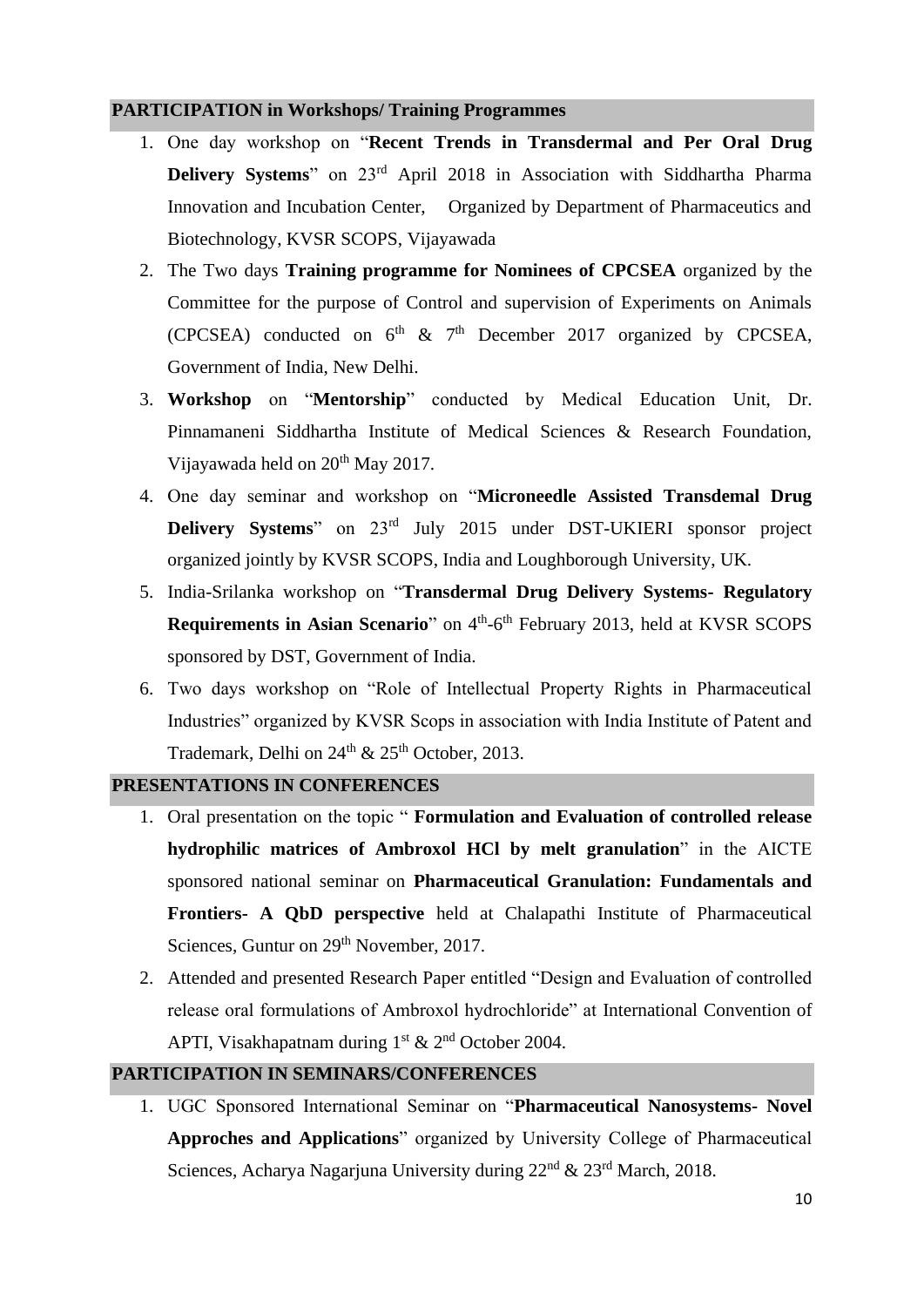- 2. National Seminar on "Molecular Modelling: In-silico Tools in Target Identification and Drug Delivery" Organized by Department of Pharmaceutical Chemistry, KVSR SCOPS on 15<sup>th</sup> March, 2018.
- 3. National Seminar on "**Drug delivery Aspects of Biologics/ Macromolecules**" organized by Dept. of pharmaceutics, KVSR SCOPS on 16th February, 2018.
- 4. Participated in the Sensitization programme on "I- B. Pharm and I- M. Pharm regulations" held at Chebrolu Hanumaiah Institute of Pharmaceutical Sciences, Guntur, during 8<sup>th</sup> February, 2018. In Association with PCI, New Delhi.
- 5. National Seminar on "**Cancer Management: Pharmacist role and Expectations**" organized by Dept. of pharmacy Practice, KVSR SCOPS on 2nd February, 2018.
- 6. National Poster symposium on " **Recent trends in Discovery and Pharmaceutical Drug Development**" conducted by the Royal Society of Chemistry (London)-India Deccan Local Section, held at Bapatla College of Pharmacy, Guntur, AP on 2<sup>nd</sup> December, 2017.
- 7. National Seminar on "**New trends in drug metabolism and pharmacokinetics in preclinical research**" organized by Dept. of pharmacology, KVSR SCOPS on 23<sup>rd</sup> December, 2017 (**Judge** for scientific session).
- 8. AICTE sponsored national seminar on "Biosimilars and Bioanalysis- Need of the hour for pharmaceutical industry" held at Vignan college of Pharmacy, Vadlamudi, Guntur on  $6<sup>th</sup>$  and  $7<sup>th</sup>$  October 2017. (**Evaluator** for the scientific session)
- 9. Awareness Seminar on **Jan Aushadhi in Health Management** Organized by NIPER Hyderabad on 28<sup>th</sup> March 2017 at KVSR Siddhartha College of Pharmaceutical Sciences, Vijayawada.
- 10. Participated as **adjudicator** for poster presentations held at Aditya group of Pharmacy College as a part of NPW celebrations during  $25<sup>th</sup>$  &  $26<sup>th</sup>$  November 2016.
- 11. Participated as resource person in the one day National Conference on "Marine natural products as pharmaceuticals" held at Chebrolu Hanumaiah Institute of Pharmacy, Guntur held on  $25<sup>th</sup>$  July, 2015.
- 12. Participated in 2 days National seminar on "Applications of Green chemistry in sustainable Development" held at KVSR SCOPS on 29<sup>th</sup> & 30<sup>th</sup> July 2015.
- 13. Attended 1<sup>st</sup> Indo-African Conference organized by APP Andhra Pradesh State branch in collaboration with Chebrolu Hanumaiah Institute of Pharmaceutical Sciences, Guntur, on February 14<sup>th</sup>, 2015.